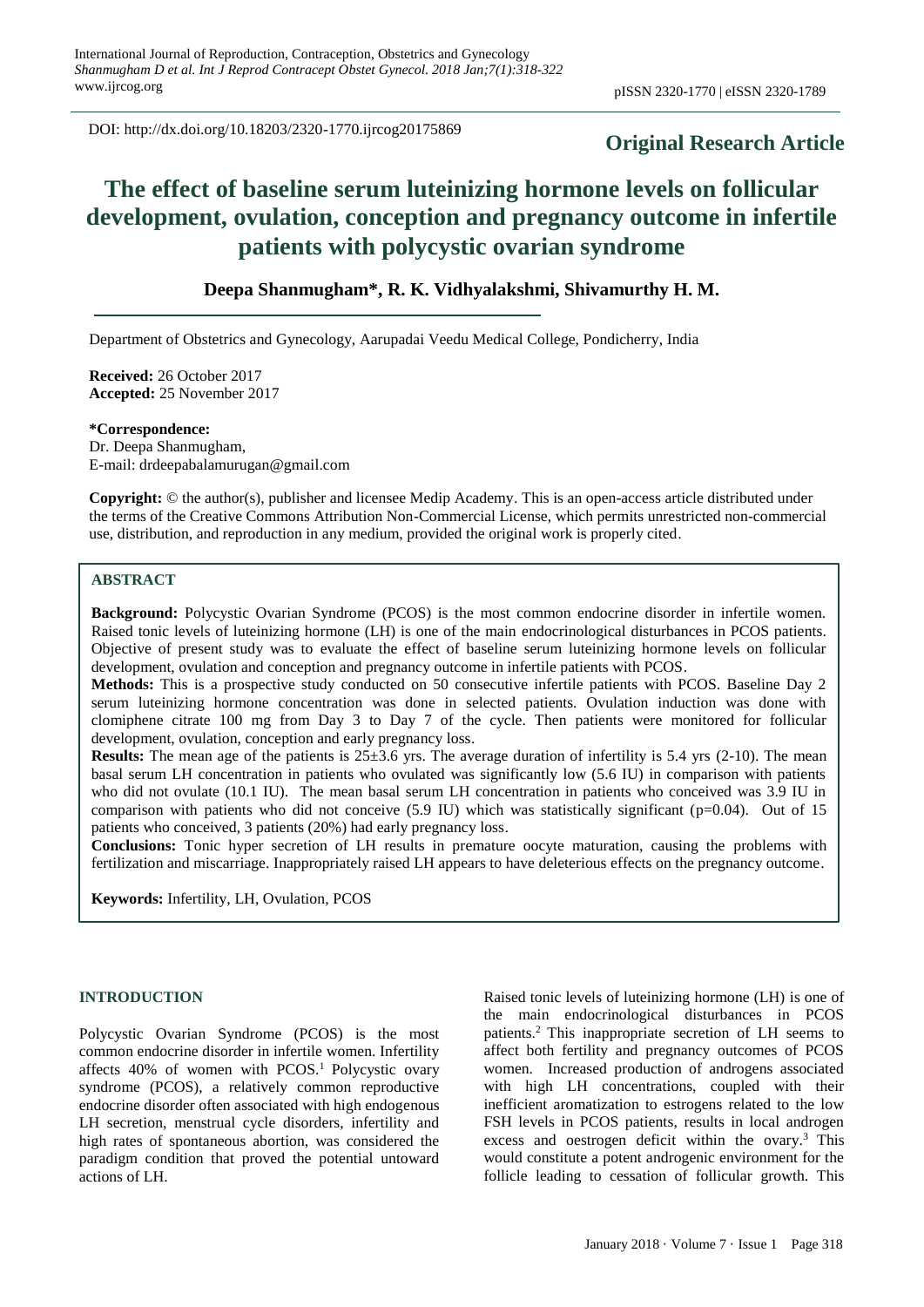forms the basis for the cause of infertility in patients with PCOS i.e., chronic anovulation.

Several investigators have reported that increased LH levels significantly reduced the fertilization and cleavage rates.4,5 In spite of all these if pregnancy is established, higher rates of miscarriage are reported by few authors.<sup>6</sup>

However, few literatures are available on effect of high tonic levels of luteinizing hormone on folliculogenesis and ovulation. The aim of our study is to evaluate the effect of baseline serum luteinizing hormone levels on follicular development, ovulation and conception in infertile patients with Polycystic Ovarian Syndrome.

## **METHODS**

This is a prospective study conducted in the department of obstetrics and gynaecology from July 2016 to June 2017 in a tertiary care centre after obtaining Institutional Ethics Committee clearance. 50 consecutive infertile patients with polycystic ovarian syndrome (PCOS) attending the infertility clinic were enrolled for the study. The exclusion criteria was tubal factor infertility, male factor infertility, endometriosis and women with other endocrine problems like hypothyroidism and hyperprolactinemia. A detailed history and gynaecological examination was done in all patients.

Baseline Day 2 serum luteinizing hormone concentration (World Health Organisation international reference preparation code number 68/40) was done in all selected patients. Basal Day 2 Transvaginal Ultrasound pelvis (Mindray Z 5) was done to measure the endometrial thickness and to rule out ovarian cyst if any.

Then, ovulation induction was done with clomiphene citrate 100 mg from Day 3 to Day 7 of the cycle. Subsequent follicular monitoring was done by transvaginal sonogram from Day 9. Ovulation trigger with injection hCG 10,000 IU was done once the follicle reaches 18-20mm size. Ovulation was detected by transvaginal sonogram by the visualisation of crumpled follicle and presence of free fluid in POD. Ovulated patients were advised to review after 15 days for the confirmation of pregnancy.

Pregnancy was confirmed by detection of HCG in urine and appearance of gestational sac in ultra sonogram. Patients who conceived were followed up for antenatal care. Statistical analysis was done with student t test.

## **RESULTS**

50 patients were enrolled for the study and among them 2 patients lost follow up.

Table 1 shows the demographic characteristics of the 48 study patients. The mean age of the patients is  $25\pm3.6$ . The mean BMI of the patients is  $27\pm2.2$ . The average duration of infertility is 5.4 years (Range: 2-10 years). Out of 48 patients, 43 patients presented with primary infertility (89%) whereas 5 patients (11%) presented with secondary infertility. 75% of the patients presented with clinical features of hyperandrogenism like hirsuitism and acne.

## **Table 1: Demographic characteristics of study patients.**

| <b>Parameter</b>        | <b>Value/Percentage</b>          |
|-------------------------|----------------------------------|
| Mean Age                | $25\pm3.6$ years                 |
| Mean BMI                | $27 + 2.2$                       |
| Duration of infertility | 5.4 years $(2-10 \text{ years})$ |
| Primary infertility     | 43 pts (89%)                     |
| Secondary infertility   | 5 pts (11%)                      |
| Hyperandrogenism        | 75%                              |

Table 2 and 3 shows basal serum LH concentration in each group. Out of 48 patients, 27 patients (56%) had good follicular development ovulated. Similarly, among 27 patients who ovulated and 15 patients (55%) conceived.

#### **Table 2: Comparison of mean base line serum LH concentration of patients based on ovulation.**

|                        | Group A Group B<br>ovulated)<br>$n = 27$ | (Patients who <i>(Patients who</i><br>didn't ovulate)<br>$n = 21$ | P<br>value |
|------------------------|------------------------------------------|-------------------------------------------------------------------|------------|
| Mean basal<br>serum LH | $5.6$ IU/L                               | $10.1$ IU/L                                                       | 0.0015     |
| Range                  | $2.1 - 10.2$ IU/L $6.3 - 19$ IU/L        |                                                                   |            |

#### **Table 3: Comparison of Mean base line serum LH concentration of patients based on conception.**

|                        | Group C Group D<br>conceived)<br>$n = 15$ | (Patients who (Patients who<br>didn't conceive) value<br>$n = 12$ | $\mathbf p$ |
|------------------------|-------------------------------------------|-------------------------------------------------------------------|-------------|
| Mean basal<br>serum LH | $3.9$ IU/L                                | $5.9$ IU/L                                                        | 0.04        |
| Range                  | $2.1 - 5.6$ IU/L                          | $2.6 - 10.2$ IU/L                                                 |             |

Statistical analysis was done with student t test (one tailed hypothesis) with significance level of 0.05. During the result analysis, patients were divided into those who ovulated (Group A) and who did not ovulate (Group B).

The basal serum LH concentration was compared in these 2 groups. The mean basal serum LH concentration in patients who ovulated  $(n=27)$  was 5.6 IU/lit  $(2.1-10.2)$  in comparison with patients who did not ovulate  $(n=21)$ which was 10.1 IU/lit (6.3-19) and the difference was statistically significant, t value=  $-3$ , p value =  $0.0015$  $(p<0.05)$ . Similarly, patients who ovulated were divided into patients who conceived (Group C) and who did not (Group D). The mean basal serum LH concentration in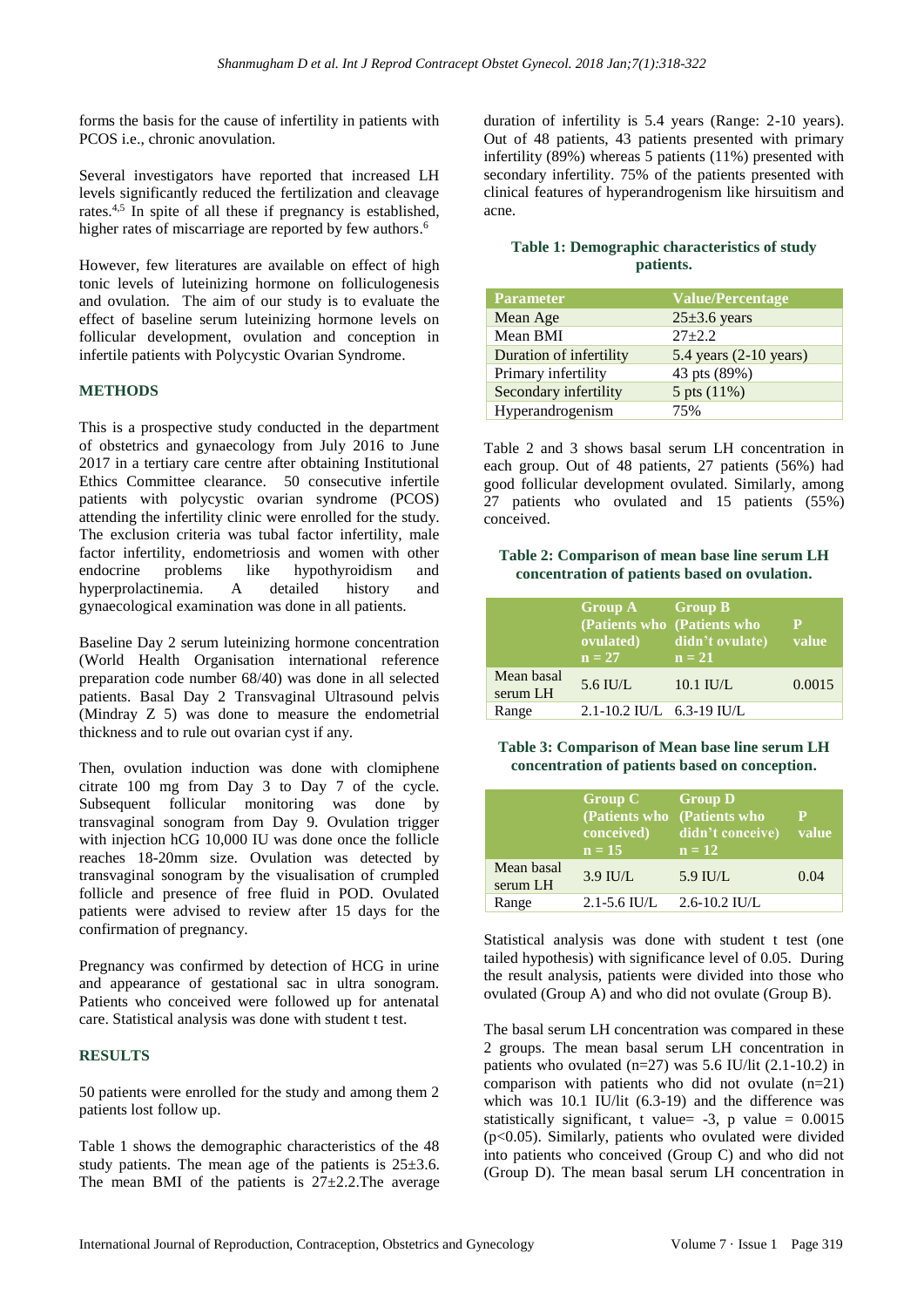patients who conceived  $(n=15)$  was significantly low [3.9] IU/lit (2.1-5.6)] in comparison with patients who did not conceive  $(n=12)$  which was 5.9 IU/lit (2.6-10.2) [t value=  $-1.74$ , p value=0.04 (p<0.05)]. Among the 15 patients who conceived, 3 patients had early pregnancy loss (20%).

## **DISCUSSION**

In 1935, Stein IF et al first described a symptom complex associated with anovulation.<sup>7</sup> They described 7 patients with amenorrhea, hirsuitism and enlarged polycystic ovaries. They reported that all seven resumed menses and that two became pregnant after bilateral wedge resection of ovaries. They speculated that the thickened ovarian capsule prevented follicles from reaching and escaping from the surface of the ovary.

The diagnosis of polycystic ovarian syndrome is based on Rotterdam's criteria 2003.<sup>8</sup> Two of the three following criteria are required for diagnosis.

- Menstrual abnormalities like amenorrhea, oligomenorrhea.
- Hyperandrogenism- clinically by acne, hirsuitism or laboratory elevated testosterone levels.
- Polycystic appearance of ovaries on ultrasound, containing multiple small follicles measuring 2-9 mm size.

The pathophysiology responsible for development of polycystic ovaries has puzzled gynaecologists and endocrinologists for many years and proven very difficult to define.

Compared to normally cycling women, those with PCOS generally exhibit increased serum LH concentrations, low-normal FSH levels and increased LH: FSH ratios. The increase in serum LH levels results from abnormal LH secretory dynamics, characterized by an increase in LH pulse frequency and to a lesser extent in pulse amplitude.<sup>9</sup>

The primary evidence indicating that excessive LH stimulation plays an important role in the pathophysiology of PCOS comes from examining the effects of treatment with GnRH antagonists and longacting GnRH agonists. These observations suggest that excessive LH secretion or stimulation may be an important cause of disordered follicular development and anovulation.<sup>10</sup>

The present study was conducted to evaluate the deleterious effect of high concentration of serum LH on follicular development, ovulation, and conception and on developing fetus. The average BMI of the study patients was 26.4 who fall in the category of overweight which is comparable to the study by Adams et al.<sup>11</sup>

Adams et al studied on mean LH concentrations of 54 women treated for 182 cycles and found that there was no significant difference between the basal LH concentrations of women who did and did not ovulate (14versus21, p=0.2). Basal luteinising hormone concentrations were significantly lower in those who conceived (12.4 IU/L) (Range 1.3-29 IU/L) than in those who did not 19 IU/L (3.5-50 IU/L) and in those whose pregnancy progressed 9.6 IU/L (1.3-29) than in those with early loss of pregnancy 17.9 IU/L  $(7.0-29.0)$ .<sup>11</sup>

Shoham also states that LH exhibits an important role in the development of the growing follicle and maturation of the oocyte. It also seems that hyper secretion of LH during the follicular phase implies adverse effects on the fertility process. <sup>12</sup> Homberg observed that impaired rates of fertilization, conception and miscarriage are obtained when LH levels are high before oocytes are collected, during ovulation induction or in women with regular cycles. He also concluded that Tonic hyper secretion of LH appears to induce premature oocyte maturation, causing the problems with fertilization and miscarriage.<sup>13</sup>

Regan investigated the relation between prepregnancy follicular-phase serum luteinising hormone (LH) concentrations and outcome of pregnancy was investigated prospectively in 193 women with regular spontaneous menstrual cycles. Of the 147 women with LH concentrations of less than 10 IU/l (normal LH group) 130 (88%) conceived, whereas only 31 (67%) of the 46 women with LH values of 10 IU/l or more (high LH group) did so. In the high LH group, 20 (65%) of the pregnancies ended in miscarriage, whereas only 15 (12%) of pregnancies in the normal LH group did so.<sup>14</sup>

Tariatzis concludes that in PCOS patients stimulated for IVF with HMG, follicular phase LH levels have an adverse effect on follicle and oocyte quality. Inappropriately raised LH appears to have a delirious effect on the pregnancy outcome.<sup>15</sup>

Kolibianakis et al found that a significant decrease of both ongoing pregnancy rate and implantation rate was present across groups of patients with increasing LH levels. The highest implantation rate and ongoing pregnancy rate was present in those patients with LH levels on day 8 of stimulation  $\leq 0.5$ IU/l.<sup>16</sup> In another study by Howles C M et al, in women undergoing IVF treatment with a combination of CC and hMG, there were no pregnancies recorded if the urinary output of LH was elevated when measured two days prior to the day of hCG administration. <sup>5</sup> Moreover, Stanger and Yovitch, have reported that high concentrations of luteinising hormone in the few days before oocytes were collected from women for in vitro fertilisation were associated with impaired rates of fertilisation and conception. 4

Polycystic ovary syndrome is associated with hyper secretion of luteinizing hormone (LH) which has been implicated in the aetiology of early pregnancy loss.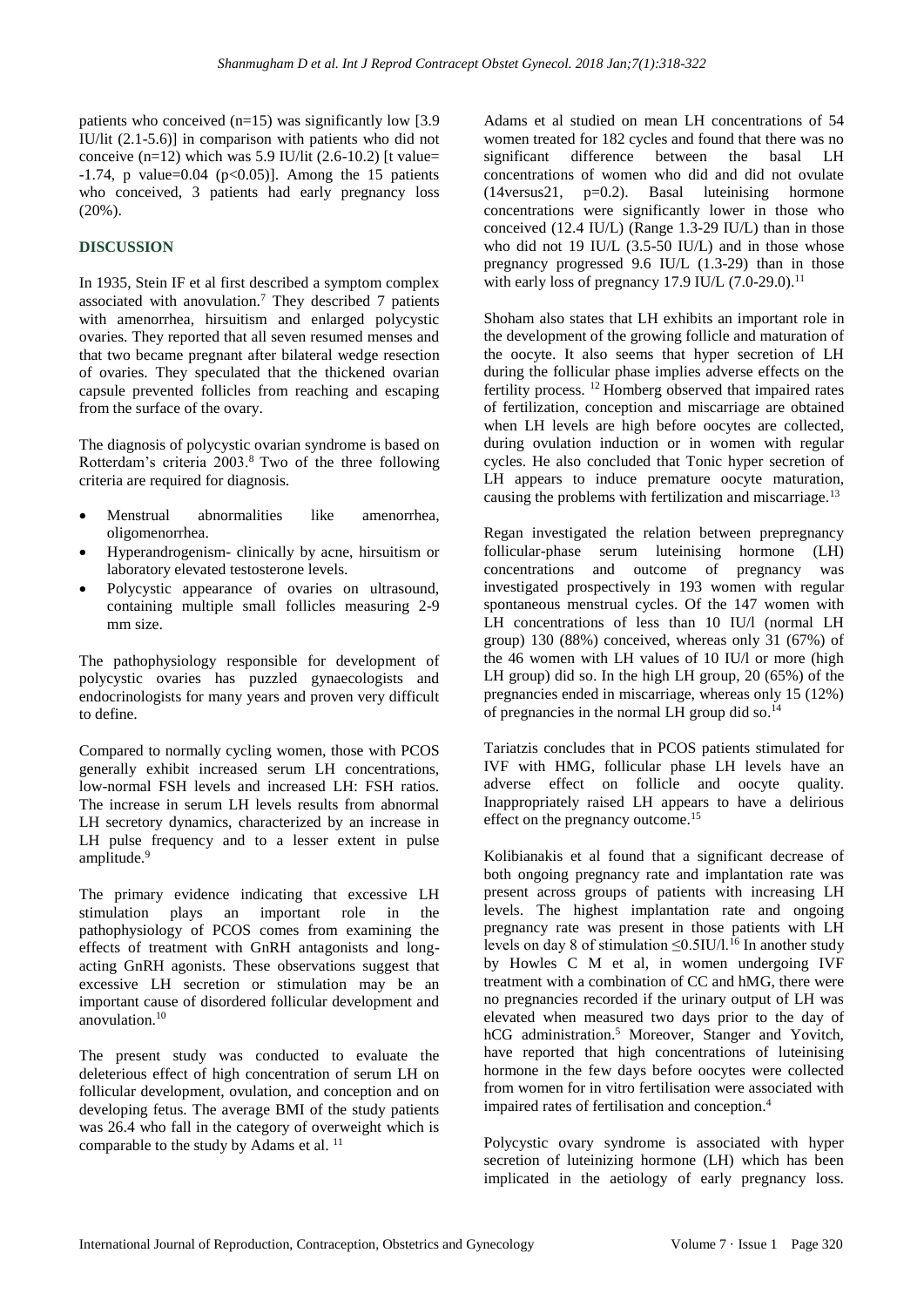Inappropriately raised LH levels may have adverse effects on the developing oocyte or endometrium either directly, or indirectly by causing an elevation in testosterone and oestrogen levels. In a case-control study done by Watson et al, 21 women with early pregnancy loss and 10 multiparous controls were investigated and found that 81% of cases and one of ten control subjects had polycystic ovaries. Seventeen women with pregnancy loss had either raised urinary LH excretion or a premature LH surge, one control subject had a premature LH surge. These data demonstrate abnormalities in LH secretion in 81% of women with recurrent fetal loss. 17

In a study by Yi Ping Zhong et al in 2011, comparison of endocrine profile and IVF outcome in anovulatory PCOS patients, ovulatory PCO and normal ovaries was done. They found that PCOS patients with central obesity, high LH and insulin resistance exhibited highest abortion rate. 18

Humaidan et al studied the effect of LH levels on D8 of stimulation in terms of ovarian response and pregnancy outcome. They conclude that circulating levels of LH on D8 have a significant effect on ovarian response and subsequent pregnancy outcome in IVF. LH should be neither too low and nor too high for the successful ovarian response for the implantation.<sup>19</sup>

#### **CONCLUSION**

To conclude, Tonic hyper secretion of LH in infertile patients with polcystic ovarian syndrome results in disturbed follicular growth, poor quality of oocytes causing problems with ovulation and conception. However, further studies involving a larger sample is needed to prove the deleterious effect of hypertonic luteinizing hormone in PCOS.

## **ACKNOWLEDGMENTS**

Authors would like to thank the Management, Dean and the Research committee of Aarupadai Veedu Medical College for their continuous support and motivation.

*Funding: No funding sources Conflict of interest: None declared Ethical approval: Not required*

## **REFERENCES**

- 1. Teede H, Deeks A, Moran L. Polycystic ovary syndrome: a complex condition with psychological, reproductive and metabolic manifestations that impacts on health across the lifespan. BMC Med. 2010;8:41.
- 2. Tartatzis BC, Grimbizis G. assisted reproduction techniques in polycystic ovarian syndrome. Ann NY Acad Sci. 1993;687:280-7.
- 3. Turhan NO, Artini PG, D Ambrogio G, Grogheni P, Battagha C, Gennazani AD. A comparative study of

three ovulation induction protocols in polycystic ovarian disease patients in an in-vitro fertilization embryo transfer program. J Assist Report Genet. 1993;10:15-20.

- 4. Stranger JD, Yovich JL. Reduced in-vitro fertilization of human oocytes from patients with raised basal luteinizing hormone levels during the follicular phase. Br J Obstet Gynecol. 1985 Apr;92(4):385-93.
- 5. Howles CM, Macnamee MC, Edwards RG, Goswamy R, Steptoe PC. Effect of high tonic concentrations of luteinising hormone on outcome on in-vitro fertilization. Lancet. 1986;30:521-2.
- 6. Balen AH, Tan SL, Jacob HS. Hyper secretion of luteinizing hormone. A significant cause of infertility and miscarriage. Br J Obstet Gynecol. 1993 Dec 1;100(12):1082-9.
- 7. Stein IF, Leventhal ML. Amenorrhea associated with bilateral polycystic ovaries. Am J Obstet Gynecol. 1935;29:181-191
- 8. Fr DD, Tarlatzis R. Revised 2003 consensus on diagnostic criteria and long-term health risks related to polycystic ovary syndrome. Fertil Steril. 2004;81:19-25.
- 9. Judd HL. Endocrinology of polycystic ovarian disease. Clin Obstet Gynecol. 1978;21:99-114.
- 10. Fawn BC. Observation in favour of normal early follicle development and disturbed dominant follicle selection in polycystic ovary syndrome. Gynecol Endocrinol. 1994 Jan;8(2):75-82.
- 11. Homburg R, Armar NA, Eshel A, Adams J, Jacobs HS. Influence of serum luteinising hormone concentrations on ovulation, conception, and early pregnancy loss in polycystic ovary syndrome. BMJ. 1988 Oct;297(6655):1024-6.
- 12. Shoham Z, Jacobs HS, Insler V. Luteinizing hormone: its role, mechanism of action, and detrimental effects when hyper secreted during the follicular phase. Fertil Steril. 1993;59:1153-6.
- 13. Baillieres HR. Adverse effects of luteinizing hormone on fertility: fact or fantasy. Clin Obstet Gynaecol. 1998 Dec;12(4):555-63.
- 14. Regan L, Owen EJ, Jacobs HS. Hyper secretion of luteinising hormone, infertility, and miscarriage. Lancet. 1990;336:1141-4.
- 15. Tarlatzis BC, Grimbizis G. The significance of high follicular phase luteinizing hormone levels in the treatment of women with polycystic ovarian syndrome by invitro fertilization. J Assist Reprod Genet. 1997 Jan 1;14(1):1-4.
- 16. Kolibianakis EM, Zikopoulos K, Schiettecatte J, Smitz J, Tournaye H, Camus M, et al. Profound LH suppression after GnRH antagonist administration is associated with a significantly higher ongoing pregnancy rate in IVF. Human Reprod. 2004 Nov 1;19(11):2490-6.
- 17. Watson H, Kiddy DS, Hamilton-Fairley D, Scanlon MJ, Barnard C, Collins WP et al. Hyper secretion of luteinizing hormone and ovarian steroids in women